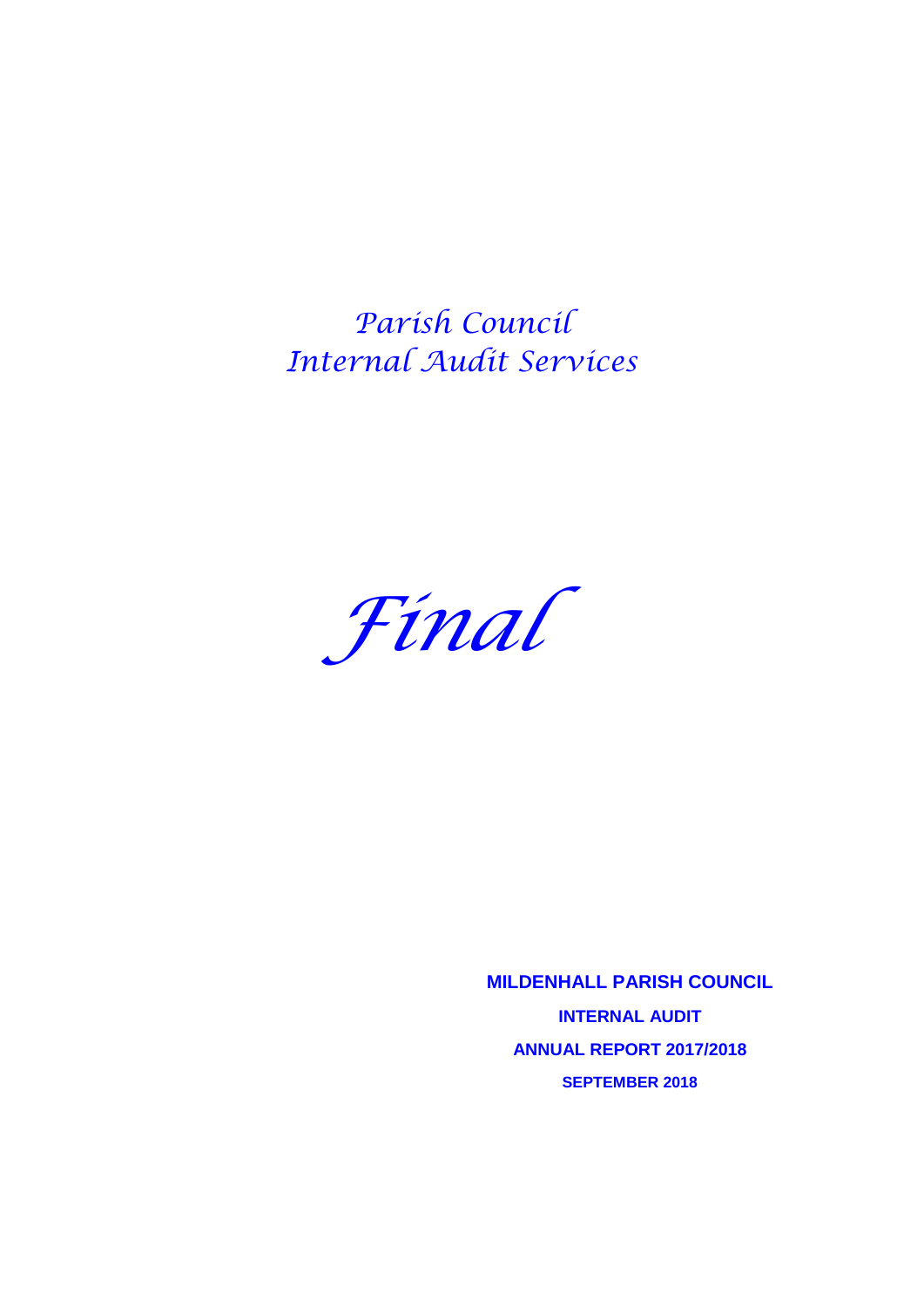#### **1. Introduction**

1.1 At the request of the Parish Council's Responsible Financial Officer (RFO), an internal audit at Mildenhall Parish Council an audit was undertaken in March and May 2018 for the year ended 31<sup>st</sup> March 2018.

# **2. Background & Significance**

- 2.1 Regulation 5 of the Accounts and Audit Regulations 2015 sets out the requirement for local authorities to maintain an adequate and effective system of internal audit of their accounting records and control systems. A key element for effective internal audit is its independence from the financial management function of the council.
- 2.2 As your independent Auditor I am required to submit an annual report including an opinion on the Council's system of internal controls.

### **3. Objectives & Scope**

- 3.1 To ensure that the Council has suitable controls in place to ensure the accurate recording of income and expenditure, and the proper operation of those controls.
- 3.2 In addition, to ensure that the Council operates an effective budgetary control system.
- 3.3 In order to achieve the above objectives, the following tests were conducted:
	- A sample of payments were verified against official orders, prior approval and council minutes, authorised signatories and accounting records (including the correct treatment and coding of VAT)
	- A sample of income records were verified to invoices and / or official receipts, bank statements and accounting records.
	- A sample of petty cash disbursements were verified against prior approval and accounting records (including the correct treatment and coding of VAT)
	- A review was carried out of the quarterly VAT returns, and agreement to supporting documentation and accounting records.
	- A sample of salaries and wages payments were checked to scales of pay, authorised timesheets, up-to-date pay rates and accounting records.
	- A review was conducted of the budgetary control process and regular monitoring and reporting of variances.
	- A review of the regular completion of bank reconciliations throughout the 2017/18 financial year.
	- A review of the year-end procedures and accounts.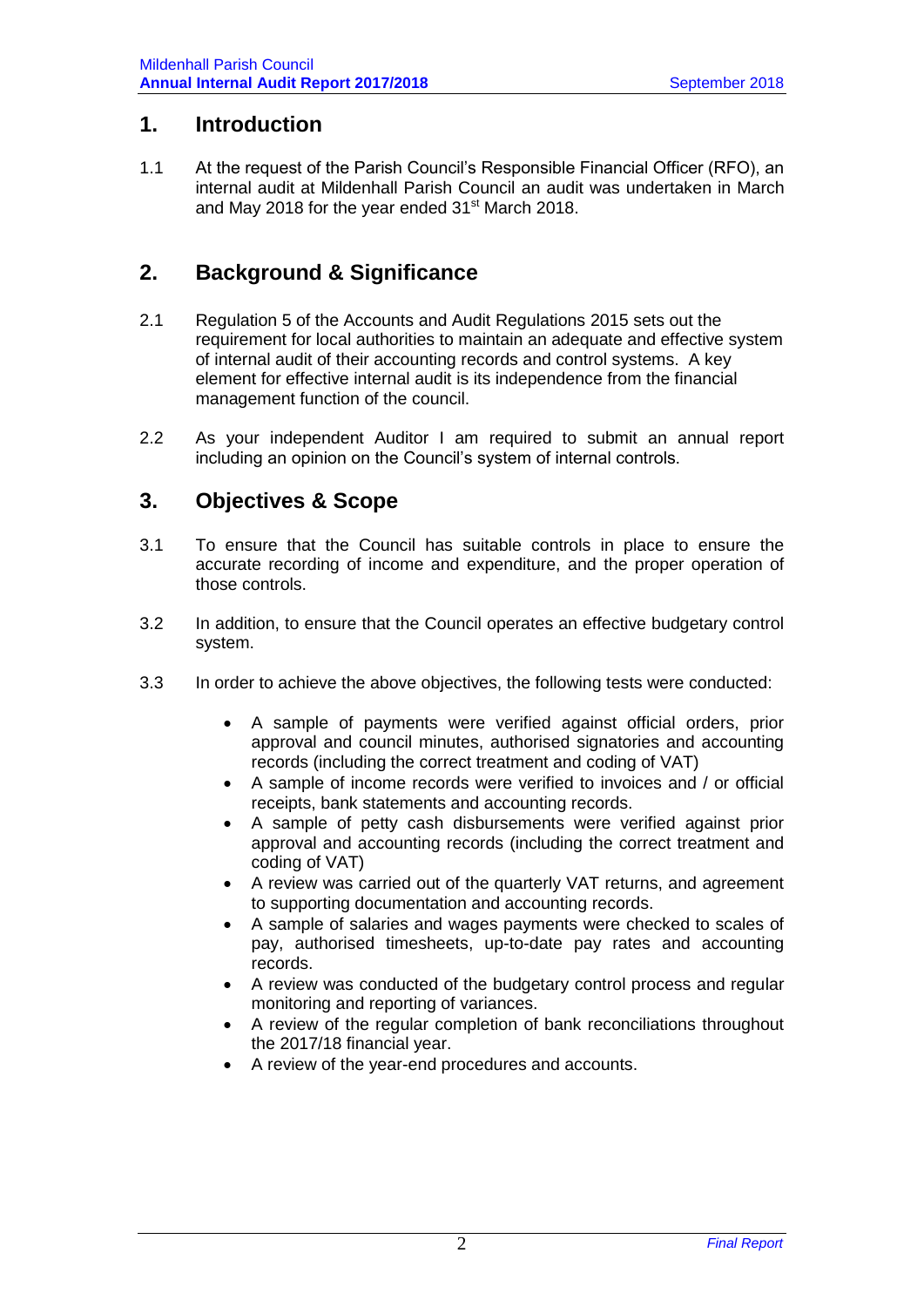# **4. Detailed Findings**

4.1 The controls indicated in discussion, and as confirmed through sample testing, are adequate for the purpose intended and, provided these are operated continuously, are considered to be appropriate and effective.

| <b>Internal Control</b>                                                         | <b>Findings</b>                                                                                                                                                                                                                                                                                                                                                                                                                                                                                                                                                                                                              |
|---------------------------------------------------------------------------------|------------------------------------------------------------------------------------------------------------------------------------------------------------------------------------------------------------------------------------------------------------------------------------------------------------------------------------------------------------------------------------------------------------------------------------------------------------------------------------------------------------------------------------------------------------------------------------------------------------------------------|
| Appropriate<br>Bookkeeping                                                      | The financial records have been maintained and are up<br>to date.<br>The financial records are automated and are balanced<br>on a regular basis.                                                                                                                                                                                                                                                                                                                                                                                                                                                                             |
| <b>Standing Orders</b><br>and Financial<br>Regulations,<br>Payments<br>Controls | The Council has adapted the model financial regulations<br>to suit its individual circumstances, and these were last<br>reviewed by the full Council on 26 <sup>th</sup> January 2017.<br>These have not therefore been reviewed in the audit<br>year.                                                                                                                                                                                                                                                                                                                                                                       |
|                                                                                 | Internal Audit therefore recommends that a review of<br>the Financial Regulations is undertaken at the earliest<br>opportunity and Council ensures that this is done on an<br>annual basis.                                                                                                                                                                                                                                                                                                                                                                                                                                  |
|                                                                                 | The Council has appointed a Responsible Financial<br>Officer with specified duties.                                                                                                                                                                                                                                                                                                                                                                                                                                                                                                                                          |
|                                                                                 | Internal Audit sampled 36 invoice payments randomly<br>across a range of services from the full financial year to<br>31 <sup>st</sup> March 2018. The values of these payments,<br>including VAT, were £89,532-37. Among the general<br>payments were those for tree surveys, gazebo, contract<br>monies, street lighting, football club grant, CCTV, swing<br>repairs, Optoma Lumen projector, locum clerk services,<br>final account contract supervision, and instalment on<br>West Row lighting. Payments are supported by invoices<br>which are appropriately authorised through payment lists<br>submitted to Council. |
|                                                                                 | All VAT on payments was identified and reconciled to<br>the final income and expenditure account for the year.                                                                                                                                                                                                                                                                                                                                                                                                                                                                                                               |
|                                                                                 | There was no expenditure under Section 137 during the<br>year.                                                                                                                                                                                                                                                                                                                                                                                                                                                                                                                                                               |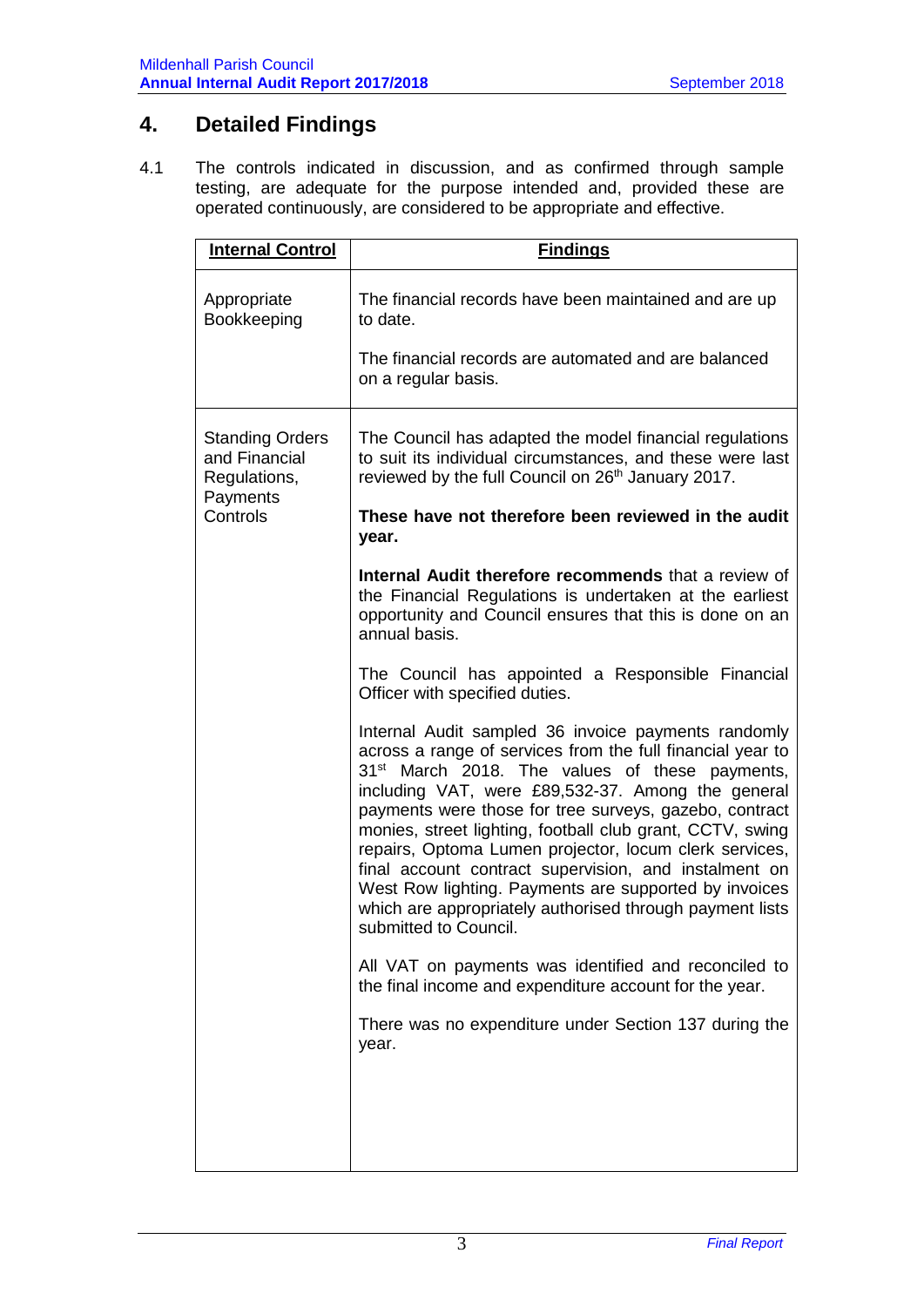| <b>Internal Control</b>                                          | <b>Findings</b>                                                                                                                                                                                                                                                                             |
|------------------------------------------------------------------|---------------------------------------------------------------------------------------------------------------------------------------------------------------------------------------------------------------------------------------------------------------------------------------------|
| <b>Risk Management</b><br>Arrangements                           | Minutes for the year were reviewed and did not indicate<br>any unusual financial activity.                                                                                                                                                                                                  |
|                                                                  | The finance risk management assessment was last<br>reviewed by full Council on 26 <sup>th</sup> January 2017.                                                                                                                                                                               |
|                                                                  | Internal Audit therefore recommends that this should<br>be reviewed by the council as soon as possible in the<br>current year and performed on an annual basis in future.                                                                                                                   |
|                                                                  | Internal financial controls are documented.                                                                                                                                                                                                                                                 |
|                                                                  | Insurance cover was reviewed and generally considered<br>to be appropriate and adequate.                                                                                                                                                                                                    |
| <b>Budgetary</b><br>Controls                                     | The Council prepared an annual budget for the following<br>year in support of its precept, and this was approved by<br>council on 25 <sup>th</sup> January 2018.                                                                                                                            |
|                                                                  | Actual expenditure against the budget was not reported<br>to Council after June 2017.                                                                                                                                                                                                       |
|                                                                  | Internal Audit therefore recommends that this is<br>undertaken regularly through the year, at least quarterly.                                                                                                                                                                              |
|                                                                  | No significant unexplained variances from the budget<br>were identified.                                                                                                                                                                                                                    |
| Review of Internal<br><b>Audit and Trust</b><br>Responsibilities | The Council reviewed Internal Audit through the<br>Establishment and Policy Committee and this was<br>approved at full council on 29th June 2017.                                                                                                                                           |
|                                                                  | The Council has Trust responsibilities for the Mildenhall<br>Recreation Ground and discharges these as a part of<br>their normal council duties. The Recreation Ground and<br>equipment on it are maintained by Council staff and<br>covered by insurance via the Council Insurance Policy. |
|                                                                  | The Annual Update required by the Charity Commission<br>was submitted on 10 <sup>th</sup> January 2018.                                                                                                                                                                                     |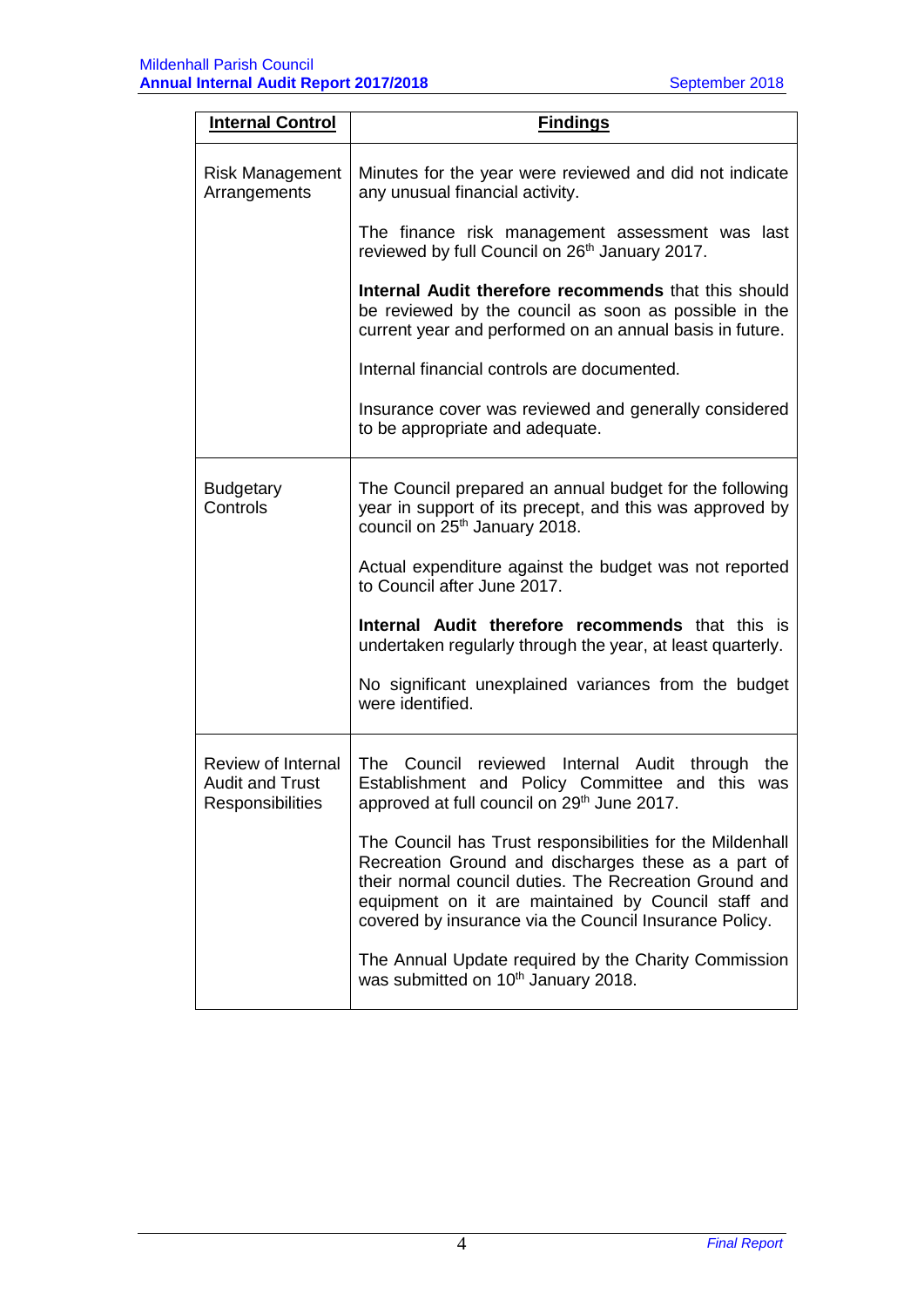| <b>Internal Control</b> | <b>Findings</b>                                                                                                                                                                                                                                                                                                                                                   |
|-------------------------|-------------------------------------------------------------------------------------------------------------------------------------------------------------------------------------------------------------------------------------------------------------------------------------------------------------------------------------------------------------------|
| <b>Income Controls</b>  | The council accounts for income from Allotments, Burials<br>and Lettings.                                                                                                                                                                                                                                                                                         |
|                         | The council maintains allotments on three sites, 32 at<br>Riverside, 19 at Lark Road and 36 at The Gravel. The<br>total value of Allotment Income recovered over the year<br>was £4,165.47. Allotments were traced from the rental<br>through to both the accounts and the bank. Allotment<br>rents were last reviewed by council on 30 <sup>th</sup> March 2017. |
|                         | All Income was found to be properly recorded and<br>promptly banked.                                                                                                                                                                                                                                                                                              |
|                         | Entries for the financial year in the Register of Burials<br>were confirmed from appropriate documentation, and<br>burials were then traced through income records to<br>confirm the receipt of relevant fees to the accounts and<br>the bank.                                                                                                                    |
|                         | There were 41 burials in the year and the total value of<br>burial fees received was £9,765-50. Burial fees were<br>reviewed at council on 29 <sup>th</sup> March and an increase of<br>20% agreed from 1 <sup>st</sup> April 2018.                                                                                                                               |
|                         | All burial records and fees, for interments, exclusive<br>rights, and memorials were found to be accurate and<br>complete.                                                                                                                                                                                                                                        |
|                         | The council also operates hall lettings, with those for<br>Suffolk County Council being pre-booked and non<br>chargeable. Additionally there are lettings to other<br>individuals and organisations and these were sample<br>tested.                                                                                                                              |
|                         | A sample of 36 lettings was selected from across the<br>year. Internal Audit tested these lettings, with a total<br>invoice value of £4,005-06, from the diary through<br>invoices to the accounts and the bank.                                                                                                                                                  |
|                         | With regard to the large cash balances which the<br>Council still holds, they are still researching<br>appropriate sources of investment which will yield<br>some return on the funds.                                                                                                                                                                            |
|                         | Security controls over cash were confirmed as being<br>adequate and effective.                                                                                                                                                                                                                                                                                    |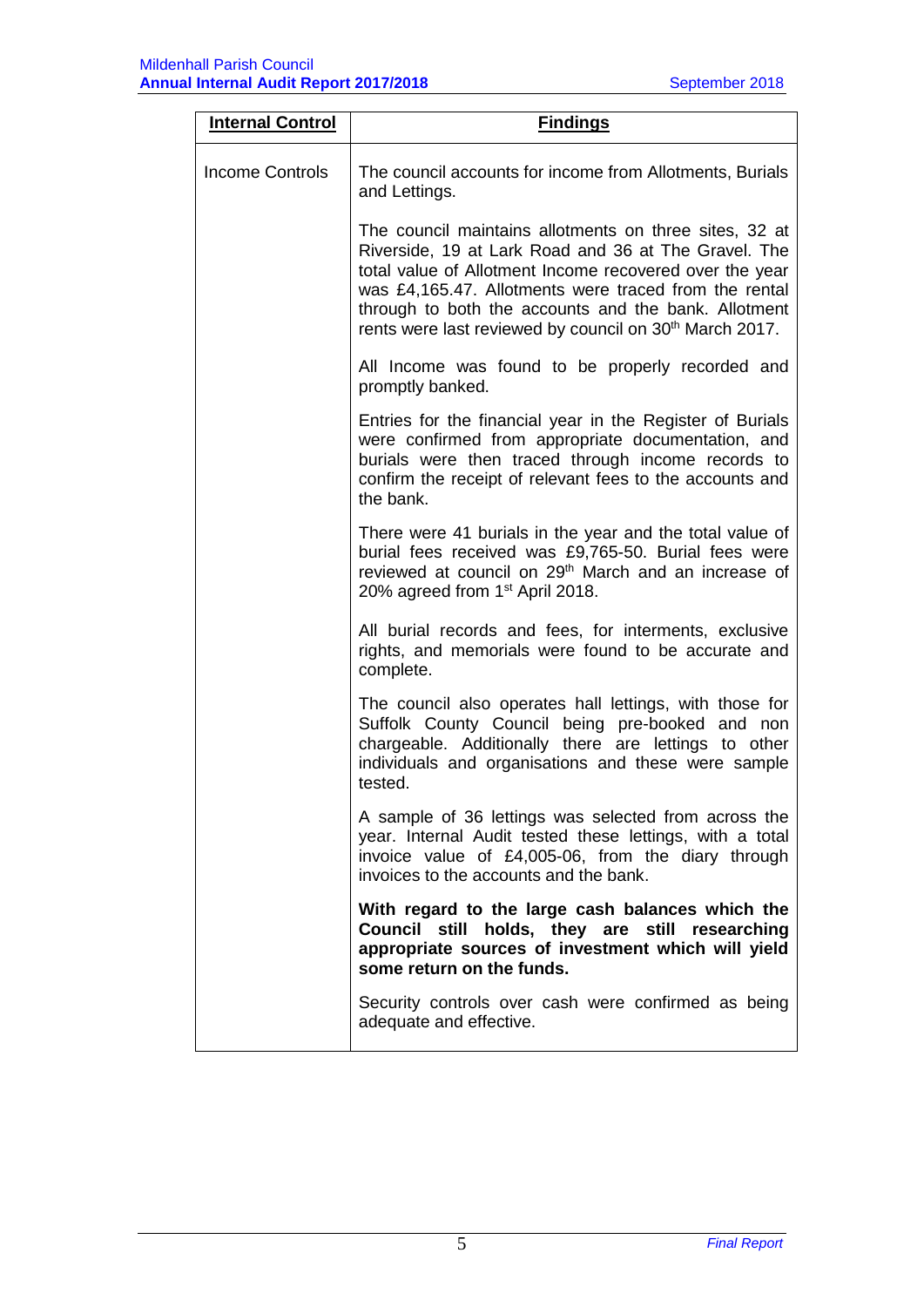| <b>Internal Control</b>  | <b>Findings</b>                                                                                                                                                                                                                                                |
|--------------------------|----------------------------------------------------------------------------------------------------------------------------------------------------------------------------------------------------------------------------------------------------------------|
| Petty Cash<br>Procedures | All petty cash spent is recorded and supported by VAT<br>invoices/receipts.                                                                                                                                                                                    |
|                          | The total of Petty Cash expenditure reimbursed through<br>the accounts for the year was £484-37. A float of £200<br>is maintained.                                                                                                                             |
|                          | Petty cash expenditure is reported in totality to each<br>Council meeting and the petty cash book is available for<br>perusal by the Councillors when the reimbursements are<br>approved.                                                                      |
|                          | Reimbursement of petty cash is carried out on a regular<br>monthly basis.                                                                                                                                                                                      |
| <b>VAT Returns</b>       | VAT quarterly returns were checked to the supporting<br>accounting records (Financial Summary data),<br>and<br>reconciled to the position on Vat at the year end.                                                                                              |
|                          | The Consolidated Balance Sheet figure was consistent<br>with the outstanding quarterly return balance at the end<br>of the year.                                                                                                                               |
| <b>Payroll Controls</b>  | Salaries paid agree with those approved by the Council.                                                                                                                                                                                                        |
|                          | Internal Audit tested four months payroll expenditure for<br>all staff for May, August, and November 2017, and<br>February 2018, agreeing the rates for each. Additionally<br>all payments for those months were confirmed and<br>traced through the accounts. |
|                          | All payments made to the Clerk are approved by the<br>Council.                                                                                                                                                                                                 |
|                          | PAYE/NIC has been properly operated by the Council.                                                                                                                                                                                                            |
| <b>Asset Controls</b>    | The Council keeps an asset register of all material<br>assets owned which has not yet been updated for the<br>major contract works recently completed. This will be<br>done when the works have finally been signed off.                                       |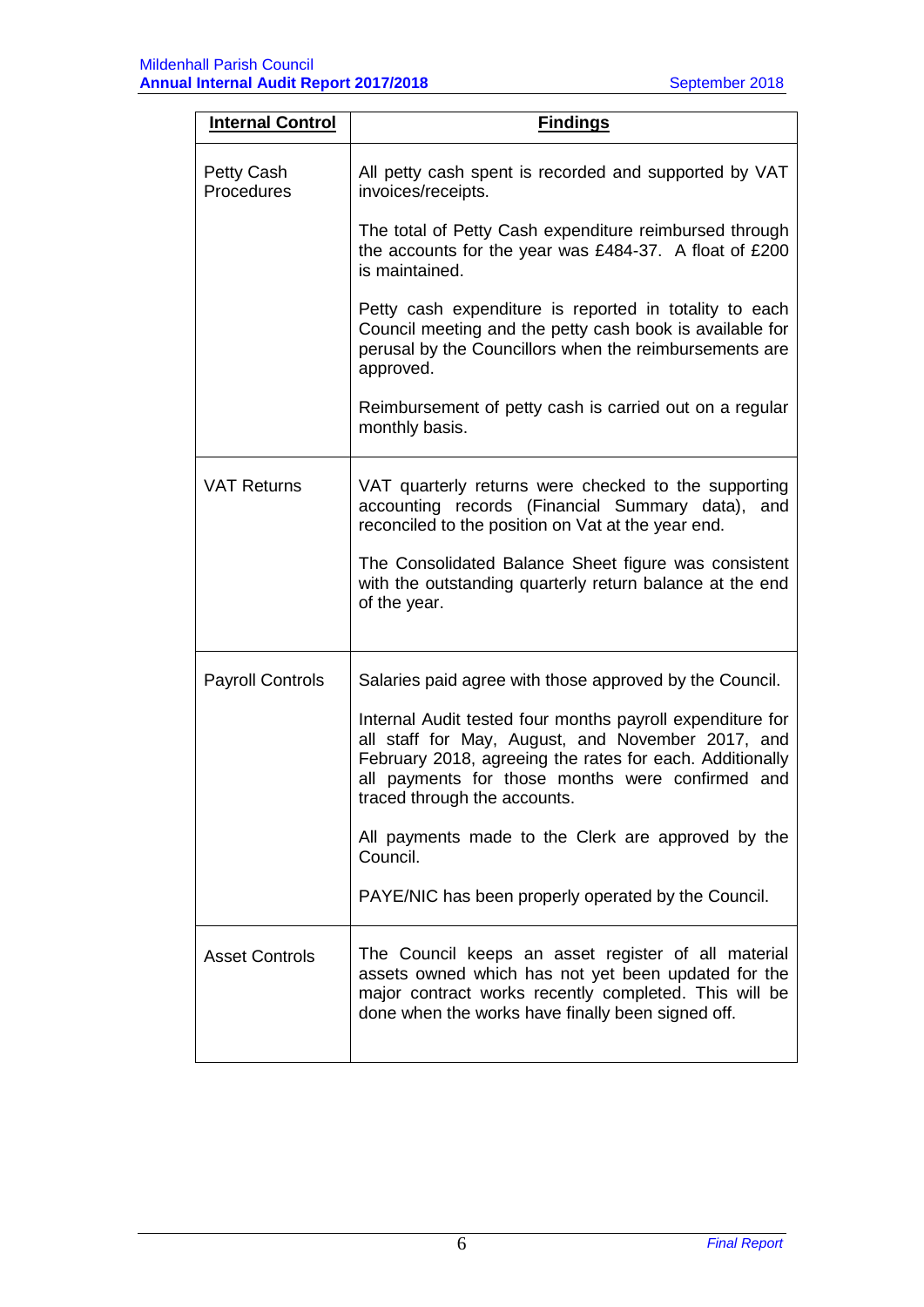| <b>Internal Control</b> | <b>Findings</b>                                                                                                                                              |
|-------------------------|--------------------------------------------------------------------------------------------------------------------------------------------------------------|
| Bank<br>Reconciliations | Bank reconciliations are carried out for each account on<br>a monthly basis, generated from the accounting system,<br>and agreed.                            |
|                         | Three months reconciliations were tested, July and<br>November 2017, together with the year end (March<br>2018).                                             |
|                         | No unexplained balancing entries were identified in the<br>reconciliations.                                                                                  |
| Year-end<br>procedures  | Year-end accounts are prepared on the correct<br>accounting basis.                                                                                           |
|                         | Accounts agree with, and are generated from, the cash<br>book.                                                                                               |
|                         | There is an audit trail from the detailed financial records<br>through to the computerised accounts.                                                         |
|                         | Debtors, creditors, and advance payments have been<br>properly recorded.                                                                                     |
|                         | Internal Audit examined the final accounts and agreed<br>the balance sheet and final income and expenditure<br>account with the detailed records of account. |